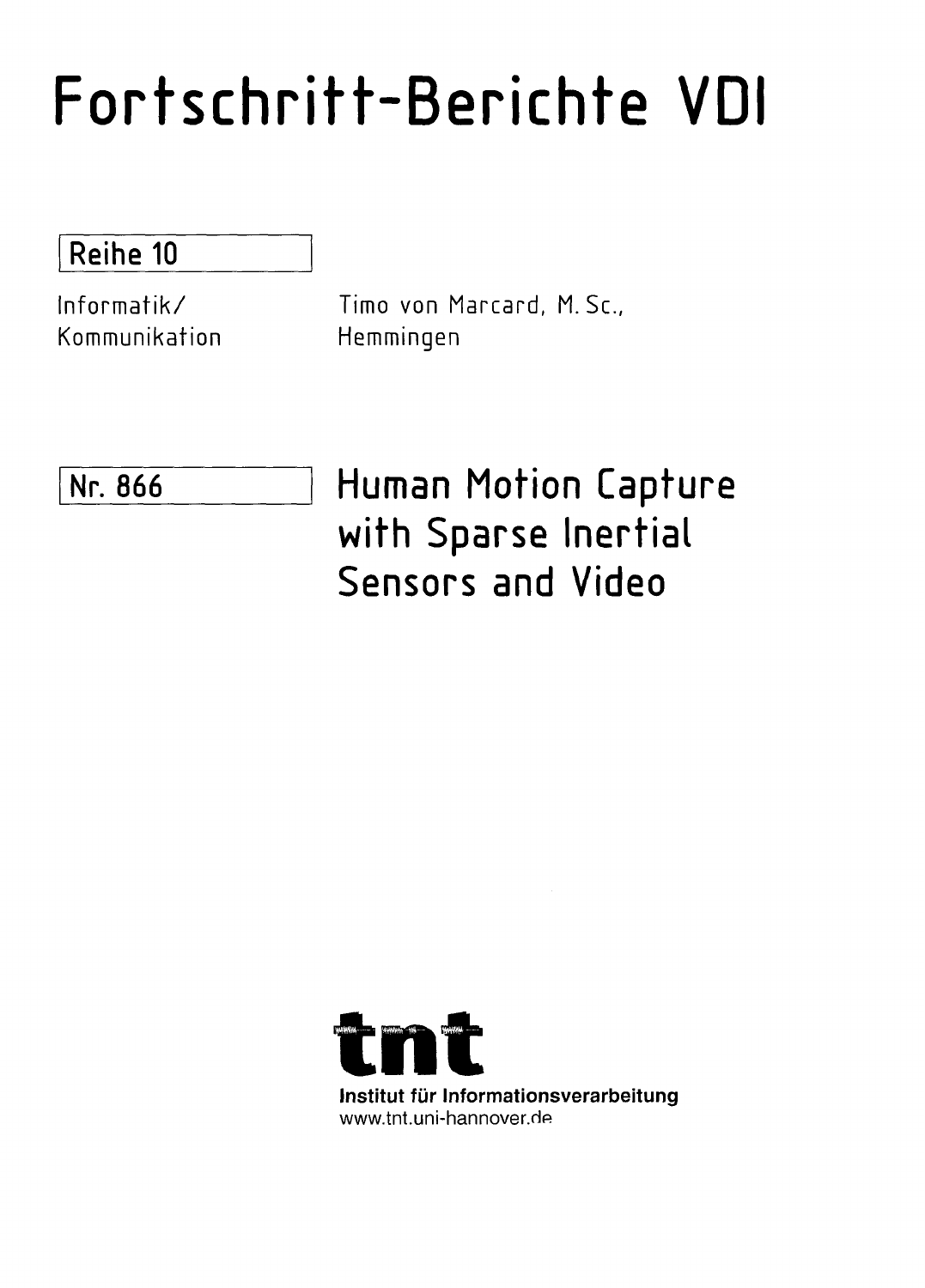## **Contents**

| 1              | $\mathbf{1}$<br>Introduction |                     |                                                                                                                                     |                |  |  |  |
|----------------|------------------------------|---------------------|-------------------------------------------------------------------------------------------------------------------------------------|----------------|--|--|--|
|                | 1.1                          |                     |                                                                                                                                     | 1              |  |  |  |
|                | 1.2                          |                     |                                                                                                                                     | 3              |  |  |  |
|                | 1.3                          |                     |                                                                                                                                     | $\overline{4}$ |  |  |  |
|                | 1.4                          |                     |                                                                                                                                     | $\overline{7}$ |  |  |  |
|                |                              | 1.4.1               | Vision-based                                                                                                                        | 8              |  |  |  |
|                |                              | 1.4.2               |                                                                                                                                     | 9              |  |  |  |
|                |                              | 1.4.3               |                                                                                                                                     | 10             |  |  |  |
|                |                              | 1.4.4               |                                                                                                                                     | 11             |  |  |  |
|                | 1.5                          |                     | Contributions and Outline                                                                                                           | 12             |  |  |  |
| $\overline{2}$ |                              | <b>Fundamentals</b> |                                                                                                                                     | 18             |  |  |  |
|                |                              |                     |                                                                                                                                     | 19             |  |  |  |
|                | 2.1                          |                     |                                                                                                                                     | 19             |  |  |  |
|                |                              | 2.1.1               | $SO(3)$ and $SE(3)$ : Rigid Body Transformations                                                                                    | 21             |  |  |  |
|                |                              | 2.1.2               |                                                                                                                                     | 25             |  |  |  |
|                |                              | 2.1.3               |                                                                                                                                     | 26             |  |  |  |
|                | 2.2                          |                     |                                                                                                                                     | 26             |  |  |  |
|                |                              | 2.2.1               |                                                                                                                                     | 27             |  |  |  |
|                |                              | 2.2.2               |                                                                                                                                     | 29             |  |  |  |
|                |                              | 2.2.3               |                                                                                                                                     | 30             |  |  |  |
|                |                              | 2.2.4               |                                                                                                                                     | 31             |  |  |  |
|                | 2.3                          |                     | Non-Linear Least-Squares Optimization                                                                                               | 32             |  |  |  |
|                |                              | 2.3.1               |                                                                                                                                     | 33             |  |  |  |
|                |                              | 2.3.2               | Levenberg-Marquardt Algorithm                                                                                                       |                |  |  |  |
|                |                              | 2.3.3               | Optimization on $SO(3)$ and $SE(3)$                                                                                                 | 33<br>35       |  |  |  |
|                | 2.4                          |                     |                                                                                                                                     |                |  |  |  |
|                |                              | 2.4.1               |                                                                                                                                     | 35             |  |  |  |
|                |                              | 2.4.2               |                                                                                                                                     | 37             |  |  |  |
|                |                              | 2.4.3               |                                                                                                                                     | 38             |  |  |  |
|                |                              | 2.4.4               | .<br>The contract of the contract of the contract of the contract of the contract of the contract of the contract of<br>Calibration | 39             |  |  |  |
|                | 2.5                          |                     |                                                                                                                                     | 39             |  |  |  |
|                |                              | 2.5.1               |                                                                                                                                     | 39             |  |  |  |